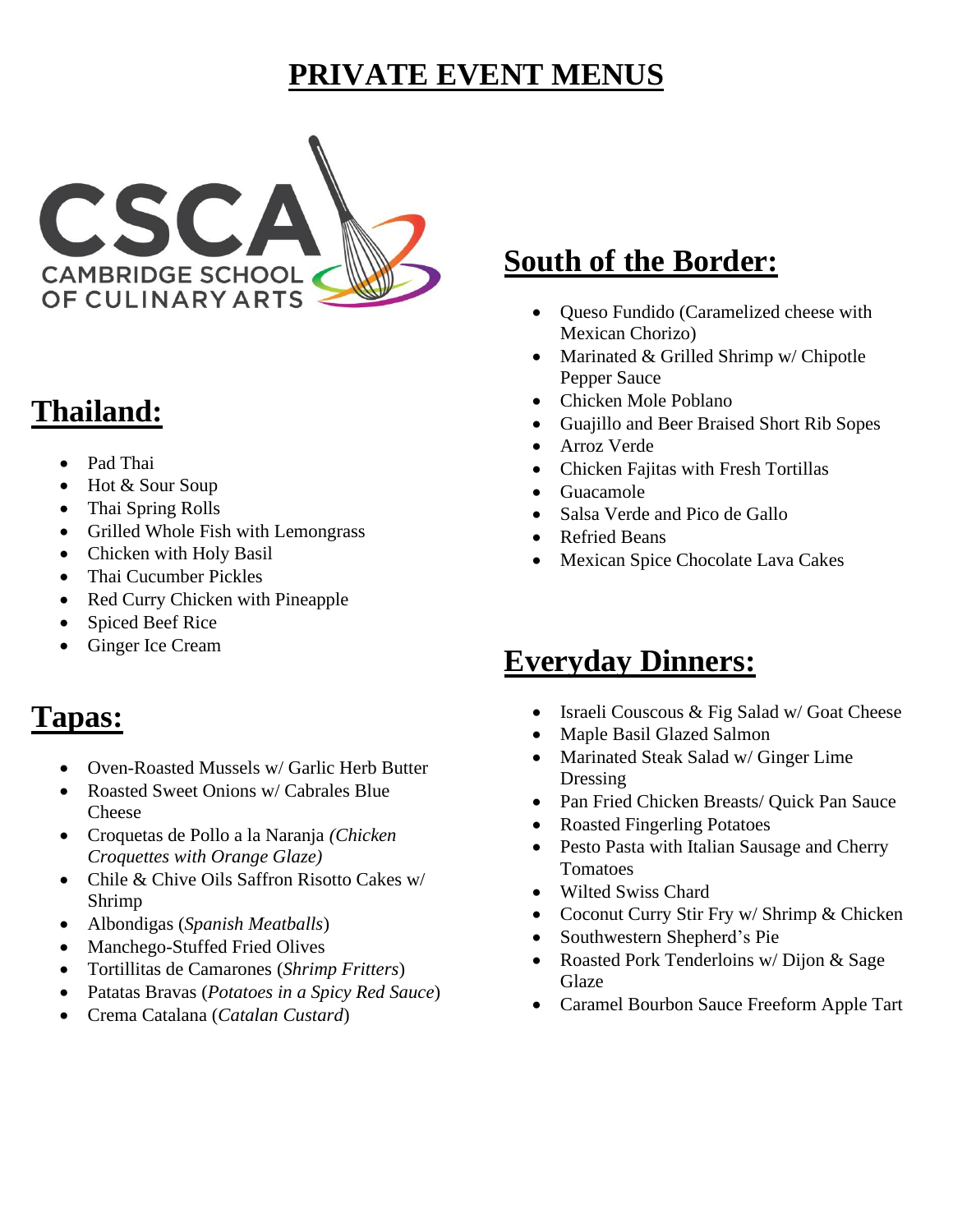# **Favorites from the City of Lights:**

- Mussels in Cream Sauce
- Chicken Fricassee w/ Cognac
- French Onion Soup
- Individual Beef Wellingtons
- Asparagus w/ Tarragon Butter Sauce
- Salad de Bleu d'Auvergne (*Salad with Blue Cheese*)
- Fraises au Poivre et au Rouge (*Fresh Strawberries with Peppercorns and Red Wine)*
- Cream Puffs with Crème Patissiere

# **Spanish:**

- Tortilla de Patata (*Potato Omelet*)
- Pa Amb Tomaquet (*Garlic bread with Tomatoes and Serrano Ham*)
- Chorizo Ocejón (*Chorizo Simmered in Sherry*)
- Pinchitos Morunos amb Escalivada *(Pork Kebabs with Grilled Catalan Vegetables)*
- Paella con Pollo y Gambas (*Paella with Chicken and Shrimp*)
- Pescado a la Sal con Salsa de Ajo y Perejil (*Fish Baked in Salt* with *Garlic and Parsley Sauce*)
- Patatas Bravas with Alioli *(Potatoes in Spicy Sauce)*
- Churros con Chocolate

### **Brunch:**

- Orange Tea Cakes with Praline Butter
- Wild Mushroom Stuffed Crepes
- Eggs Benedict with Chipotle-Orange Hollandaise
- Maple Pecan Sticky Buns
- Chilaquiles with Fried Eggs
- Herbed Truffle Home Fries
- Fried Chicken and Waffles
- Fresh Fruit Salad with Rum syrup and Mint
- Cranberry Orange Scones

# **Italian:**

- Fettunta con Cannelini e Pancetta (White Bean Spread with Pancetta on Crostini)
- Fritto Misto with Lemon Aioli (Crispy-Fried Vegetables)
- Bean and Farro Soup
- Fresh Focaccia
- Pasta Fresca alla Puttanesca
- Pollo al Mattone (Chicken Under a Brick)
- Wilted Greens
- Cocoa Hazelnut Biscotti
- House-made Gelato

## **Vegetarian Friendly:**

- Pan-Seared Paneer with Garlic Harissa
- Pasta alla Norma (*Sautéed Eggplant with Penne, Marinara and Ricotta Salata*)
- Buffalo Cauliflower Bites
- Quinoa Salad with Roasted Beets, Squash, Arugula and Tahini Dressing
- Sautéed Greens with Garlic
- Oven Roasted Potatoes with Moroccan Chermoula Dipping Sauce
- Pescado a la Sal con Salsa de Ajo y Perejil (*Fish Baked in Salt* with *Garlic and Parsley Sauce*)
- Lemon Tart with Fresh Berries

# **Summer Seasonal:**

- Summer Tomato and Garlic Tart
- Shrimp with Cocktail Sauce
- Blistered Green Beans with Tomato-Almond Pesto
- Shaved Squash Salad with Squash Blossoms, Ricotta and Thyme Oil
- Moroccan Chicken Skewers with Garlic Yogurt Sauce
- Pasta alla Norma
- Pan-Roasted Carrots
- Grilled Corn with Compound Butters
- Grilled Seasonal Fruit with Browned Butter and Honey